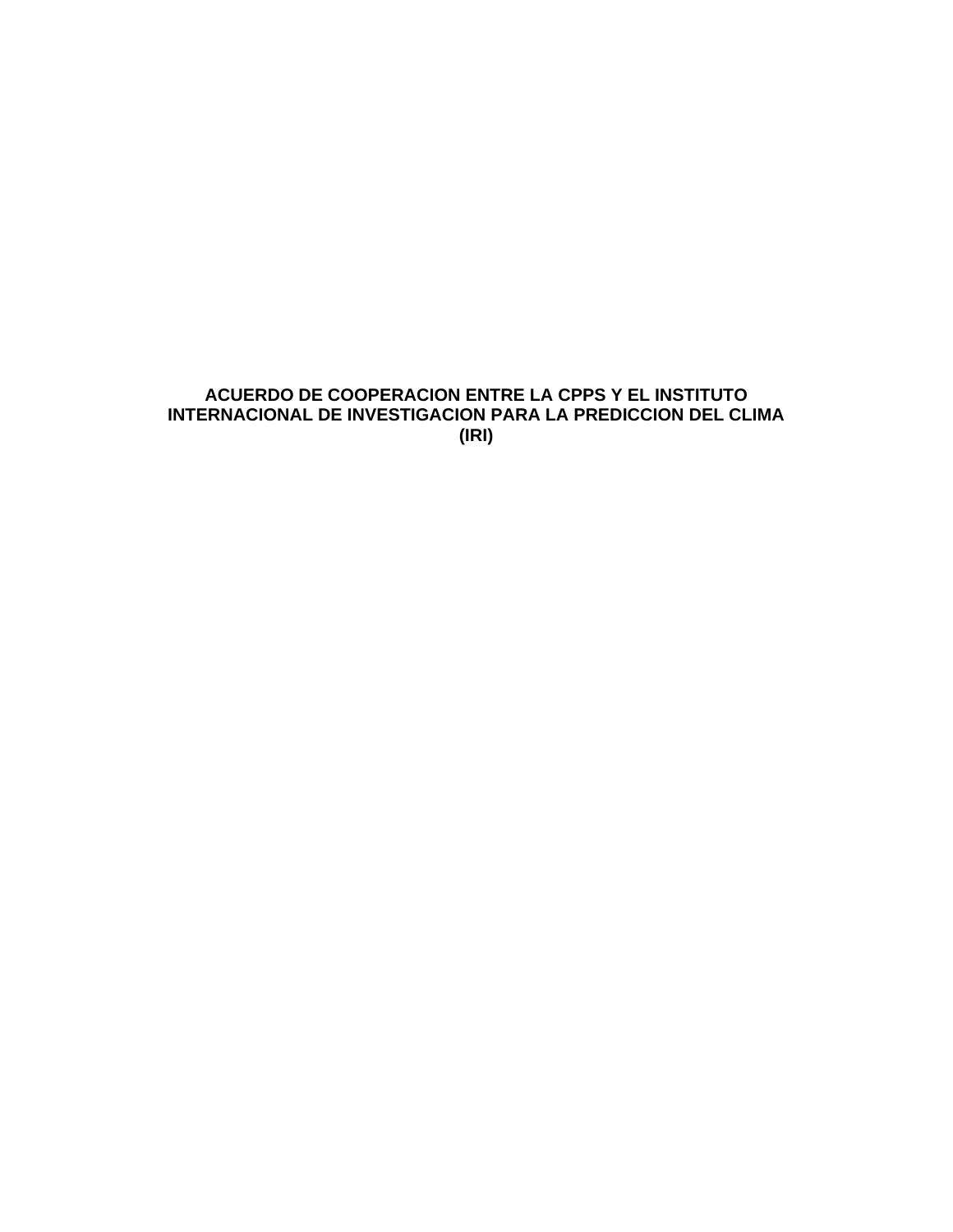### **Cooperative Agreement**

#### By and Between the

#### **Permanent Commission for the South Pacific,**

and

#### **Columbia University**

This agreement is made and entered into by and between Columbia University, located in the city of New York, United States of America, for and on behalf of the Trustees of Columbia University, for the benefit of its International Research Institute for Climate Prediction, hereafter referred to as "IRI" and the Permanent Commission for the South Pacific as Executive Secretariat of the Regional Programme for the Study of El Niño Phenomenon in the South East Pacific (ERFEN), located in Guayaquil, Ecuador, hereafter referred to as "CPPS" represented by Dr. Gonzalo Pereira as Secretary General.

The Permanent Commission for the South Pacific – CPPS is a regional intergovernmental organization (Chile, Colombia, Ecuador and Peru) created in 1952 with the purpose to coordinate marine policies, insuring the conservation and sustainable use of the natural resources and the protection of the marine environment. Since 1974 the CPPS Member Countries created the Programme for the Study of El Niño Phenomenon (ERFEN). This programme is supported by the legally binding instrument which is the Protocol on the Regional Programme for the Study of El Niño Phenomenon in the South East Pacific.

The International Research Institute for Climate Prediction – IRI, was established in 1996 as a cooperative agreement between U.S.NOAA Office of Global Programs and Columbia University. It is part of The Earth Institute at Columbia University and it is located at the Lamont-Doherty campus in Palisades, NY. The mission of the IRI is to enhance society's capability to understand, anticipate and manage the impacts of seasonal climate fluctuations, in order to improve human welfare and the environment, especially in developing countries.

The parties hereto agree as follows:

- 1. Philosophical Intent
	- a) The primary objective of this agreement is the development of cooperative efforts between IRI and CPPS, which will enhance the mutual scientific cooperation between these institutions. Recognizing the importance of mutual collaboration and the contributions to society made by these institutions, the parties desire to promote the exchange of research information focused on the Latin American region.
	- b) Specific projects in an area of research interest will be selected as a result of coordination by IRI and CPPS at the appropriate administrative level in each institution. As these projects are developed, each will require a specific written agreement made in advance, setting forth the terms and conditions thereof and executed by the authorized representatives of both institutions.
- 2. General Provisions
	- a) All research and other collaborative activities conducted pursuant to this agreement shall be conducted in accordance with the laws and regulations appropriate to each institution. In the case of the IRI, these included the laws of the United States of America and of the State of New York, and the rules, regulations, and policies of Columbia University. In the case of CPPS, these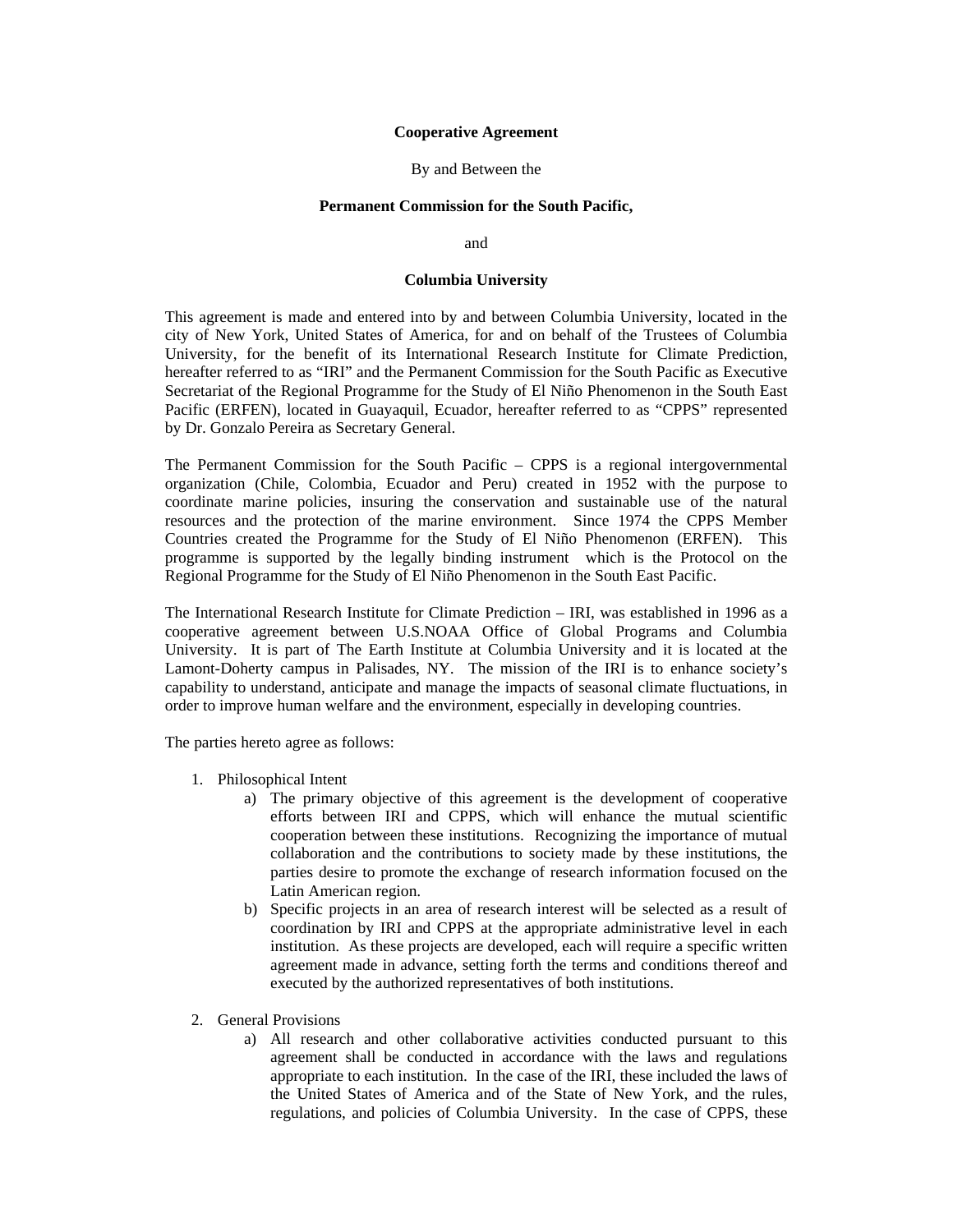include the statutes and rules of the Permanent Commission for the South Pacific and the Protocol on the Regional Programme for the Study of El Niño Phenomenon in the South East Pacific.

- b) This agreement shall take effect when executed by the parties and shall terminate five years from the date this agreement was signed. The agreement may be renewed or amended by written mutual agreement. This agreement my be terminated by either party by giving 60 days written notice to the other party.
- c) Notices with respect to this agreement shall be provided to the parties as indicated on Attachment A hereto, entitled "Administration of Program and Contact Information", which is incorporated by reference herein.

IN WITNESS WHEREOF the parties hereto have executed two copies of this instrument, each of which shall be considered an original, in the presence of two witnesses whose signatures also appear below.

|                   | COLUMBIA UNIVERSITY<br>On behalf <sub>1</sub> of the Trustees | Permanent Commission for the South<br>$\cancel{P}$ achfic              |
|-------------------|---------------------------------------------------------------|------------------------------------------------------------------------|
| Date: $/$         | John C. Mutter<br>Associate Vice Provost                      | <b>Zonzalo Pere</b> ira<br>Secretary General (I)<br>Date:<br>,<br>JooS |
| WITALESSEL<br>Bra | eon                                                           | <b>WITNESSED</b>                                                       |
| Date:             |                                                               | Date:                                                                  |